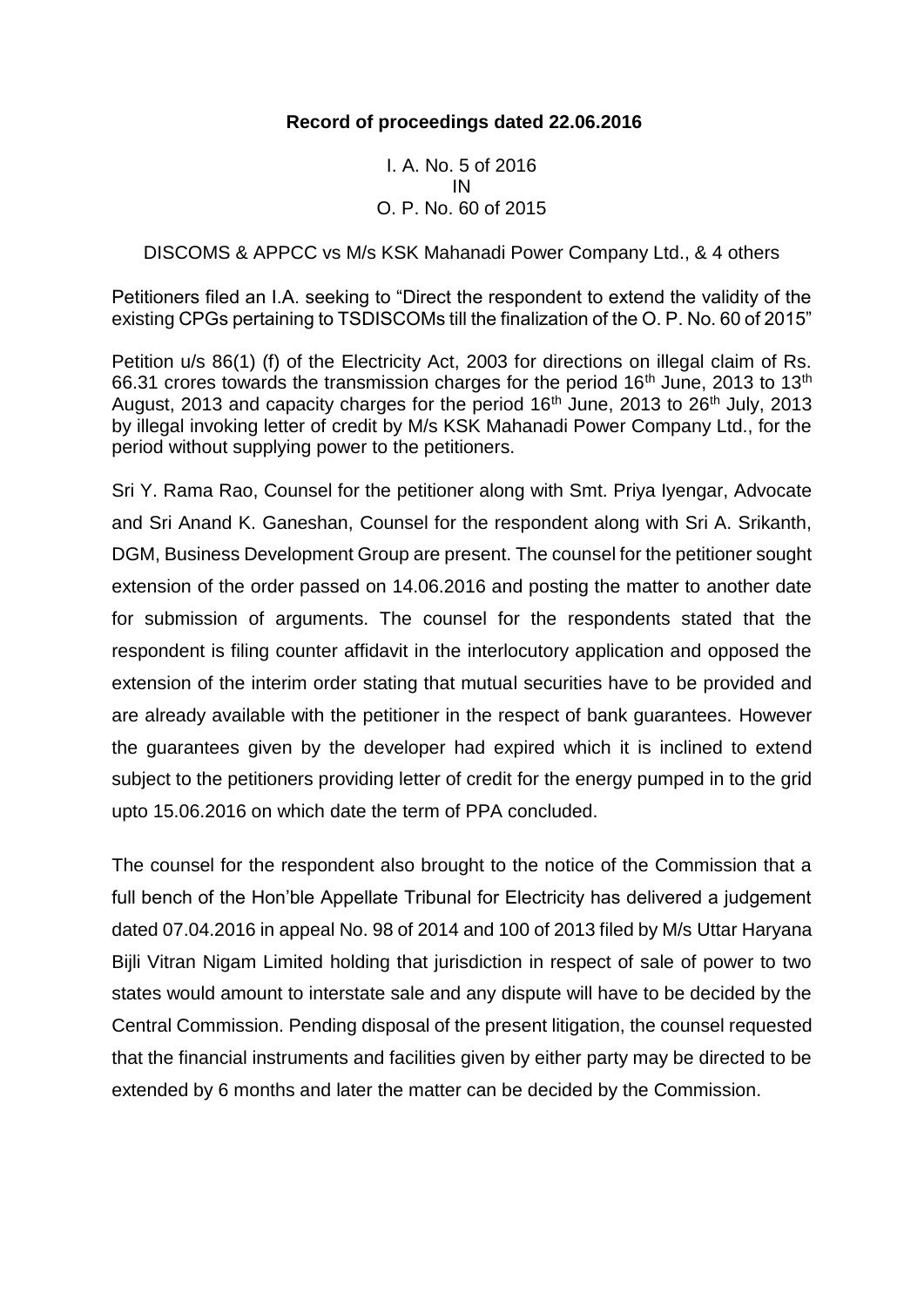The Commission pointed out that since the counsel for the respondent in this case was not available on the last date of hearing and adjournment was sought, interim order was passed on the application made by the petitioners (TSDISCOMs) in this case. Unless an application is made by the respondent the same order or any other interim order cannot be passed by the Commission. The counsel for the respondent agreed to file a separate petition seeking interim orders on the lines requested by the TSDISCOMs as the developer also sought similar orders from the Commission. The counsel for the respondent stated in view of the order of the Hon'ble ATE the developer would report as to the continuation of the proceedings or otherwise on the next date of hearing.

The Commission adjourned the hearing of the I A as the parties have sought adjournment of the same. However, in view of the request of counsel for the respondent that the hearing may be scheduled at the earliest, the same scheduled to 02.07.2016 to suit the availability of the counsel for the respondent.

Call on 02.07.2016 At 11.00 AM Sd/- Sd/- Sd/- Member Member Chairman

> O. P. No. 59 of 2015 And I. A. No. 20 of 2015

M/s. KSK Mahanadi Power Company Limited vs TSSPDCL & TSNPDCL

Petition filed u/s 86(1) (f) of the Electricity Act, 2003 seeking resolution of disputes between it and the under the power purchase agreement dated 31.07.2012.

Sri Anand K. Ganeshan, Counsel for the petitioner along with Sri A. Srikanth, DGM, Business Development Group and Sri Y. Rama Rao, Counsel for the respondent along with Smt. Priya Iyengar, Advocate are present. The counsel for the parties stated that in view of the adjournment of O. P. No. 60 of 2015, this petition may also be adjourned to the same date. Accordingly adjourned.

Call on 02.07.2016 At 11.00 AM Sd/- Sd/- Sd/- Member Member Chairman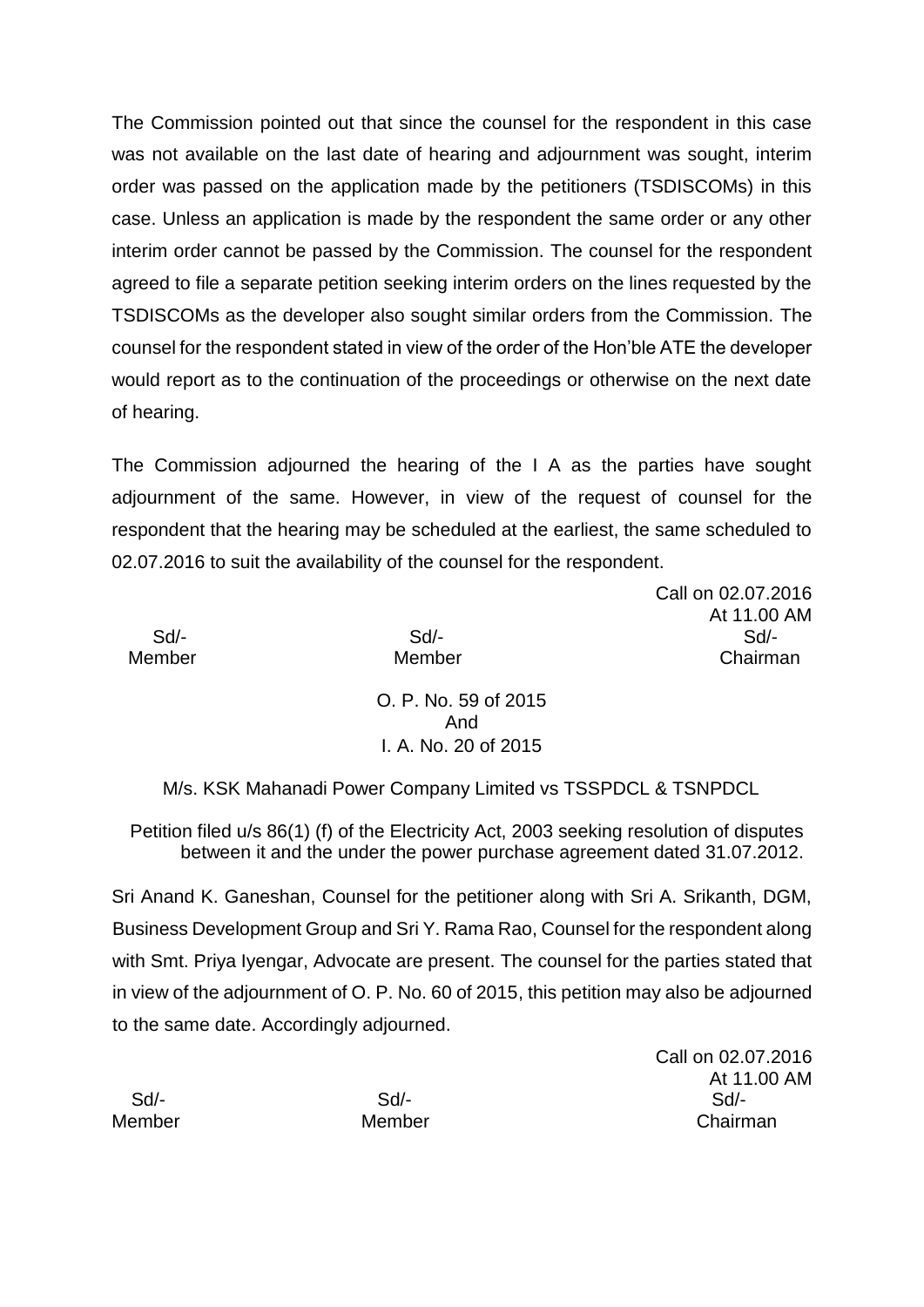### O. P. No. 68 of 2015 And I.A. No. 19 of 2015

#### M/s. KSK Mahanadi Power Company Ltd., Vs TSSPDCL & TSNPDCL

Petition filed u/s 86(1) (f) of the Electricity Act, 2003, seeking resolution of disputes between it and the under the power purchase agreement dated 31.07.2012.

Sri Anand K. Ganeshan, Counsel for the petitioner along with Sri A. Srikanth, DGM, Business Development Group and Sri Y. Rama Rao, Counsel for the respondent along with Smt. Priya Iyengar, Advocate are present. The counsel for the parties stated that in view of the adjournment of O. P. No. 60 of 2015, this petition may also be adjourned to the same date. Accordingly adjourned.

Call on 02.07.2016 At 11.00 AM Sd/- Sd/- Sd/- Member **Member** Member Chairman

> O. P. No. 5 of 2015 And I. A. No. 27 of 2015

#### M/s Knowledge Infrastructure Systems Pvt. Ltd., New Delhi & M/s Shalivahana (MSW) Green Energy Ltd. vs TSSPDCL, Chief General Manager, (Comml & RAC) & TSPCC

Petition filed u/s 86 (1) (f) of the Electricity Act, 2003 claiming certain amounts due Eon account of supply of electricity under short term purchase for the months January, February and March, 2013

Filed an I.A. seeking to amend the title in the petition.

Sri. Challa Gunaranjan, counsel for the petitioner and Sri. Y. Rama Rao counsel for the respondent along with Smt. Priya Iyengar, Advocate are present. The counsel for the petitioner submitted arguments on various issues in the petition and sought directions to the licensee for payment of the amount due at the earliest. The counsel for the respondent submitted his arguments based on the counter affidavit filed by the licensee. The concerned officer of the licensee also submitted technical aspects relating to drawal of power and billing of the same.

The Commission considering the arguments submitted before it, has directed the licensee to file with the Commission the details of power supplied by the generator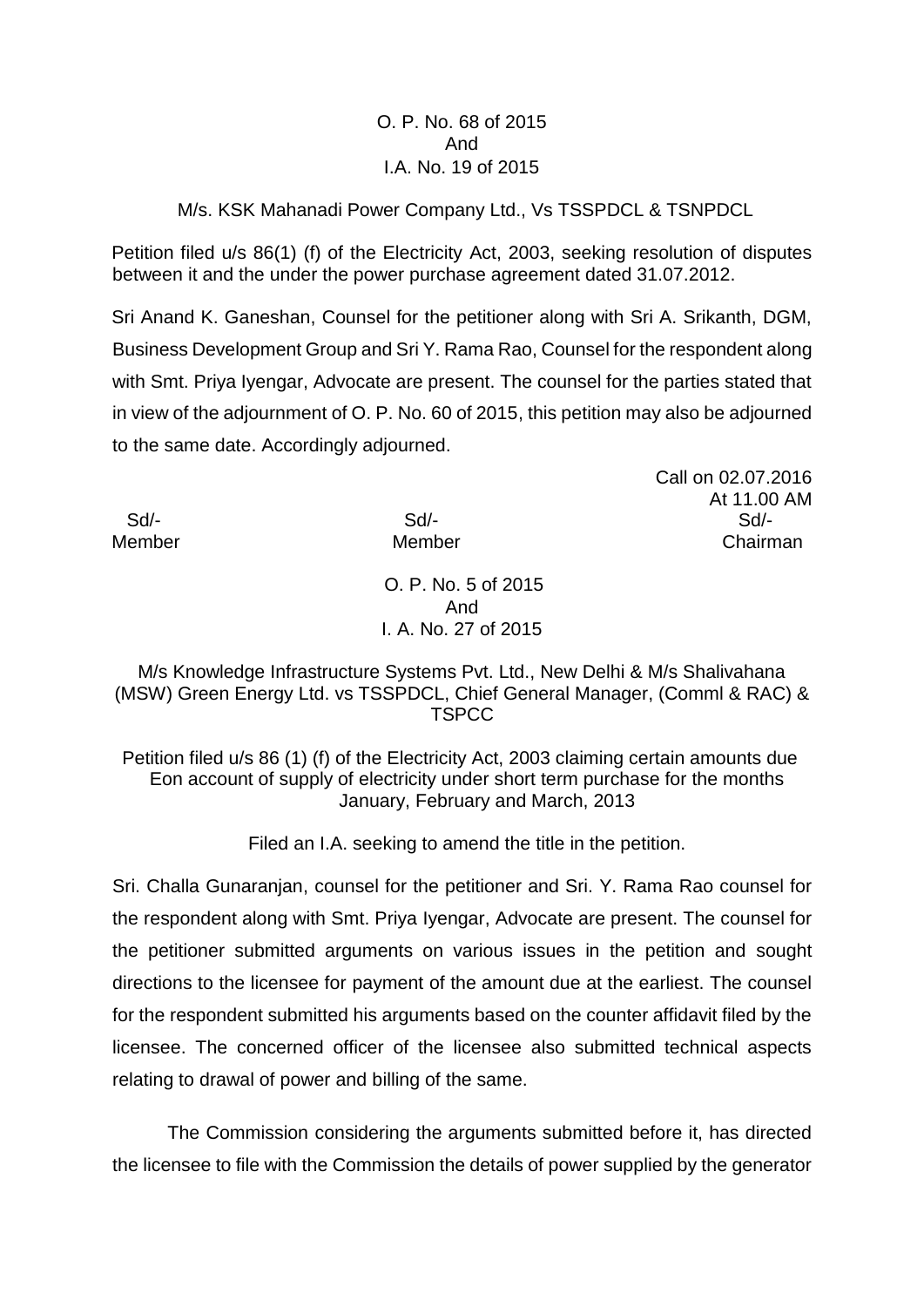along with recorded details of power flow by the SLDC, the energy billing centre settlement details regarding payment and the amount of energy taken into consideration for such payments, the unscheduled inter change penalty levied on the generator and the MRI data gathered by the DISCOM. The above details have to be furnished to the counsel for the petitioner by 15.07.2016. The petitioner will verify the details and make submissions by the next date of hearing. The matter is adjourned to 05.08.2016 and it is made clear that no further adjournment will be granted.

Call on 05.08.2016 At 11.00 AM Sd/- Sd/- Sd/- Member **Member** Chairman

> O. P. No. 6 of 2015 And I. A. No. 28 of 2015

M/s Rithwik Power Projects Limited vs TSNPDCL

Petition filed seeking directions to the Licensee for payment of tariff for the additional capacity of 1.5 MW at the rate being paid to existing 6 MW power plant.

Filed an I.A seeking to amend the title in the petition.

Sri. Challa Gunaranjan counsel for the petitioner and Sri. Y. Rama Rao counsel for the respondent along with Smt. Priya Iyengar, Advocate are present. The counsel for the petitioner sought adjournment stating that he requires some more time to take further instructions from the petitioner to enable himself to make submissions in the matter as he could not contact them after the last adjournment. The counsel for the respondent has no objection for the adjournment. Adjourned

Call on 05.08.2016 At 11.00 AM Sd/- Sd/- Sd/- Member **Member** Member Chairman

# O. P. No. 14 of 2015

M/s. Arhyama Solar Power Pvt. Ltd. vs Energy Dept., Govt. of Telangana, TSSPDCL & TSTRANSCO

Petition seeking the levy of transmission and wheeling charges as determined by erstwhile APERC vide order dated 09.05.2014 contrary to government policy as adopted by the APERC.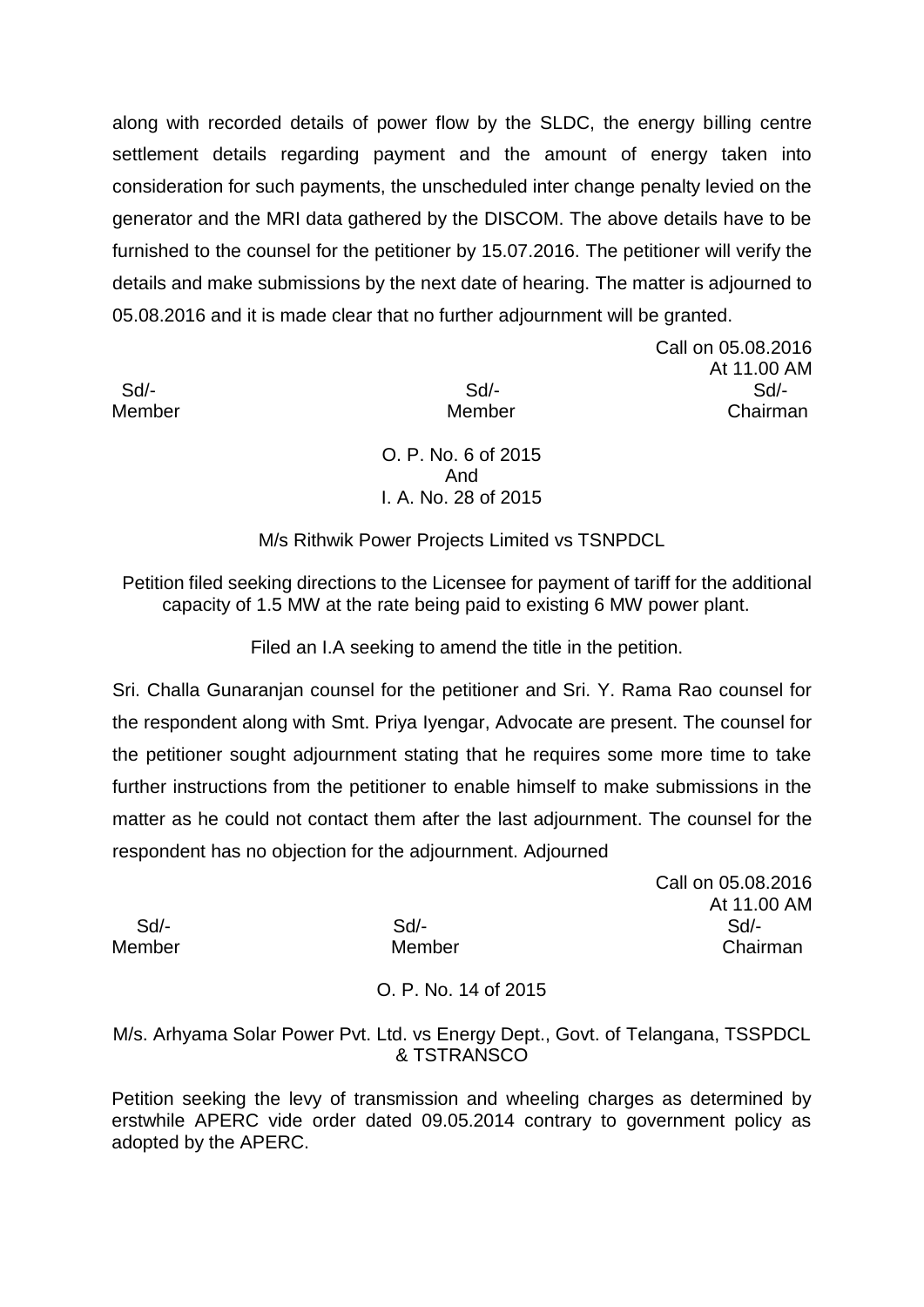Smt. P. Lakshmi, Counsel for the petitioner and Sri. Y. Rama Rao, Counsel for the respondents along with Smt. Priya Iyengar, Advocate are present. The counsel for the parties submitted the respective arguments and also identified the amount due or otherwise in respect of wheeling charges. Heard the arguments and reserved for orders.

Sd/- Sd/- Sd/-

Member Member Chairman

### O. P. No. 82 of 2015 And I. A. No. 31 of 2015

## M/s. Pragathi Group vs TSSPDCL, TSTRANSCO & TSSLDC (Proposed to be impleaded)

## Petition seeking to question the action of levying wheeling and transmission charges by licensees along with other issues.

Petition in IA No. 31 of 2015 to implead TSSLDC

Sri. N. Venkat consultant for the petitioner and Sri. Y. Rama Rao, Counsel for the respondent along with Smt. Priya Iyengar, Advocate are present. The consultant submitted the arguments and explained the prayer in the petition. He sought exemption from payment of wheeling charges as well as allowing of the banking units generated to be used by it later. The petitioner is not inclined to sell such units as there is no agreement between the project and the licensee and the power is being sold to the third parties. It is also stated that the DISCOM is taking away the units generated between the date of synchronisation and the date of allowing open access. The same are being treated as inadvertent power. The counsel for the respondent stated that the petitioner is project established under the 2012 policy on solar projects by the erstwhile Government of Andhra Pradesh. Unless the petitioner migrates to the Telangana solar policy he cannot have the benefit of the exemption of wheeling charges. The other issue is that the petitioner was given open access with a delay of 4 days only after the application is made and has been processed by the DISCOM and the TRANSCO. The DISCOM is inclined to give benefit of the units for those 4 days. The consultant on the other hand stated that the application was made quite early after synchronisation of the project for open access and the same was cleared only after months of deliberations.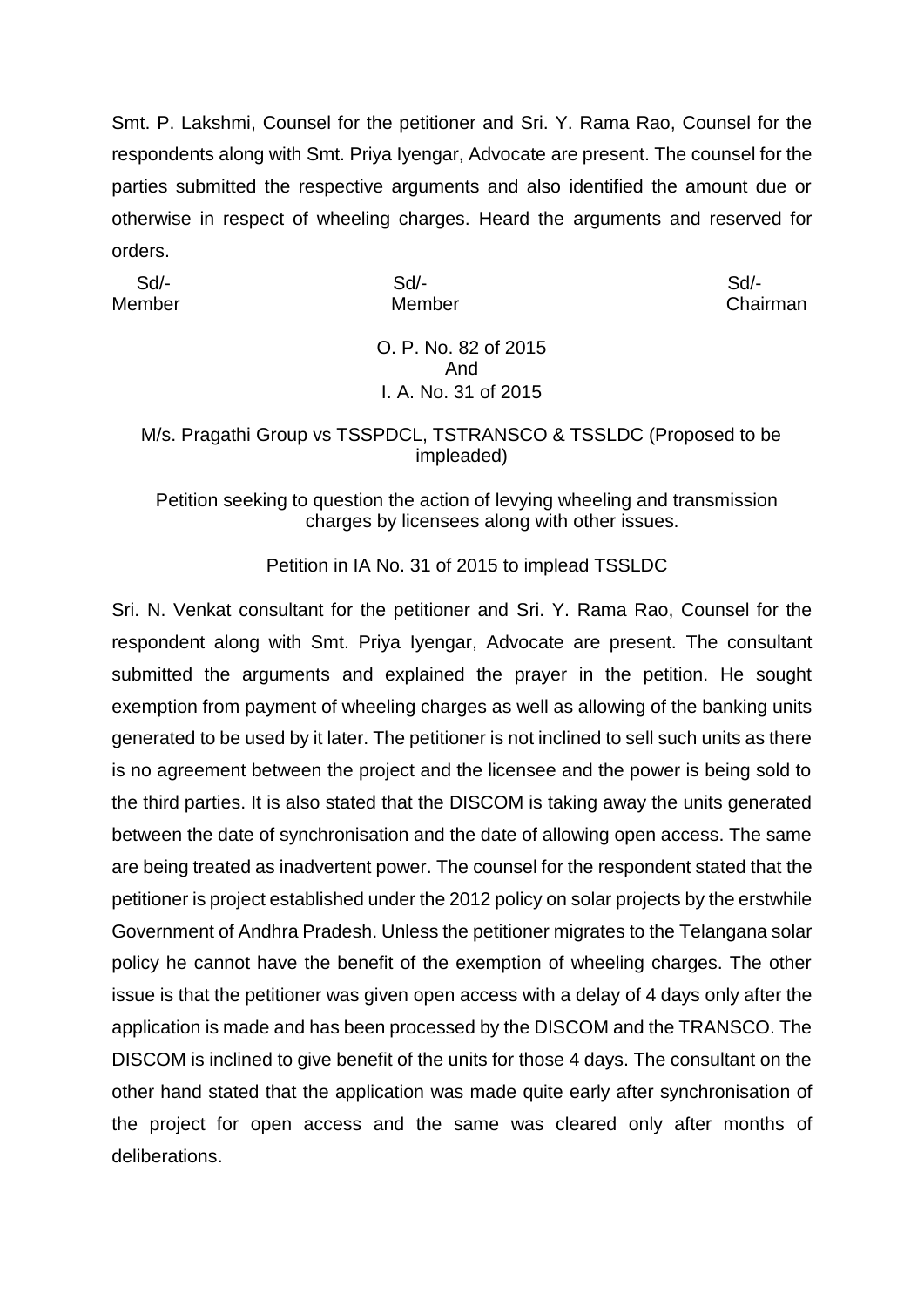The Commission directed the licensee to place before it the details of quantum of energy generated for the four days and fed into the grid, since, the DISCOM itself conceded that there is a delay of four days in allowing the open access to the petitioner. Adjourned.

Call on 05.08.2016 At 11.00 AM Sd/- Sd/- Sd/- Member Member Chairman

# R. P. (SR) No. 42 of 2015 And I. A. (SR) No. 51 and 52 of 2015

M/s Suguna Metals Limited vs TSNPDCL & TSSPDCL

Petition filed seeking review of the tariff order dated 27.03.2015 in OP Nos. 76 and 77 of 2015 in respect of voltage surcharge (SR. No. 42 of 2015)

Petition filed for interim orders pending disposal of the review petition (SR No. 51 of 2015)

Petition filed for condoning the delay of 34 days in filing the review petition (SR No. 52 of 2015)

Sri. N. Vinesh Raj, Counsel for the petitioner and Sri Y. Rama Rao, Counsel for the respondent along with Smt. Priya Iyengar, Advocate are present. The counsel for petitioner submitted the arguments in respect of levy of voltage surcharge pursuant to the tariff order dated 27.03.2015 and sought review of the order in respect of levy of voltage surcharge for the power drawn under open access, as it is hurting the petitioner in particular and industry in general. He also contended that the provision in the tariff order is not proposed in the aggregate revenue requirement proposals made by the DISCOM, as such consumers more particularly industrial consumers had no notice of the same.

The counsel for the respondent pointed out that the review petition filed by the petitioner is required to be filed within 75 days as per Commission's Regulation and the said petition also does not raise the main ingredients of review as required under Order XLVII Rule 1 of the Civil Procedure Code 1908. The Commission is required to condone the day in filing the review petition and then only the substantial issue can be entertained. Even assuming that the issue requires review and reconsideration, the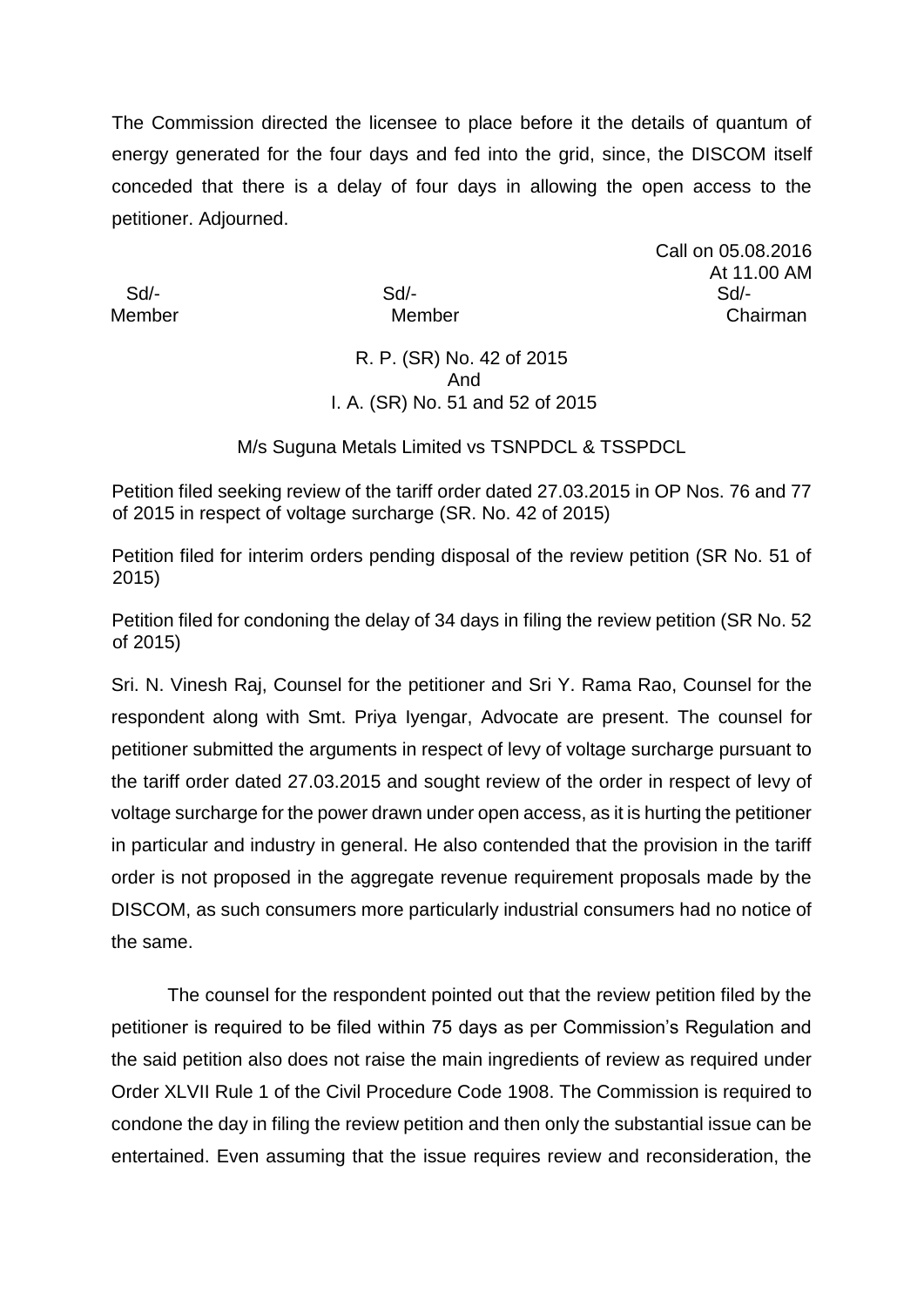tariff order is required to be re-opened for a specific purpose, which is not warranted in this case, since, the review petitioner is aggrieved of the wordings used in the schedule and note appended to a table in the schedule. The Commission is not the remedy and the remedy lies elsewhere.

The Commission having heard the rival contentions, sought to know from the petitioner as to whether the petition can be entertained in view of the deficiencies pointed out by the counsel for the respondent. The counsel for the petitioner stated that the absence of notice itself, satisfies the review conditions. In the circumstances, the Commission reserved its order.

| Sd     | $Sd$ -                          | Sd       |
|--------|---------------------------------|----------|
| Member | Member                          | Chairman |
|        | R. P. (SR) No. 15 of 2016<br>IN |          |
|        | O. P. No. 92 of 2015            |          |
|        |                                 |          |

D.E (O), TSSPDCL, Vikarabad, SAO (O), RR South, TSSPDCL & SE (O), TSSPDCL, R.R.South vs M/s Suguna Metals Limited and Vidyut Ombudsman, TS

Petition filed seeking review of the tariff order dated 27.03.2015 in OP Nos. 76 and 77 of 2015 in respect of voltage surcharge (SR. No. 42 of 2015)

Petition filed for interim orders pending disposal of the review petition (SR No. 51 of 2015)

Petition filed for condoning the delay of 34 days in filing the review petition (SR No. 52 of 2015)

Sri Y. Rama Rao, Counsel for the Petitioner along with Smt. Priya Iyengar, Advocate and Sri. N. Vinesh Raj Counsel for the Respondent are present. The counsel for petitioner stated that the original petition was disposed of imposing penalty for noncompliance of the orders of the Ombudsman. The licensee will be suffering heavy loss, if such penalties are allowed to be levied and also implement the orders of the Commission as well as Ombudsman. Therefore, the present petition is filed for review. The counsel for the respondent informed the Commission that despite the order of the Commission, the licensee has not implemented the order of the commissions and is going on showing amount due as claimed by it earlier in the bill without insisting on payment.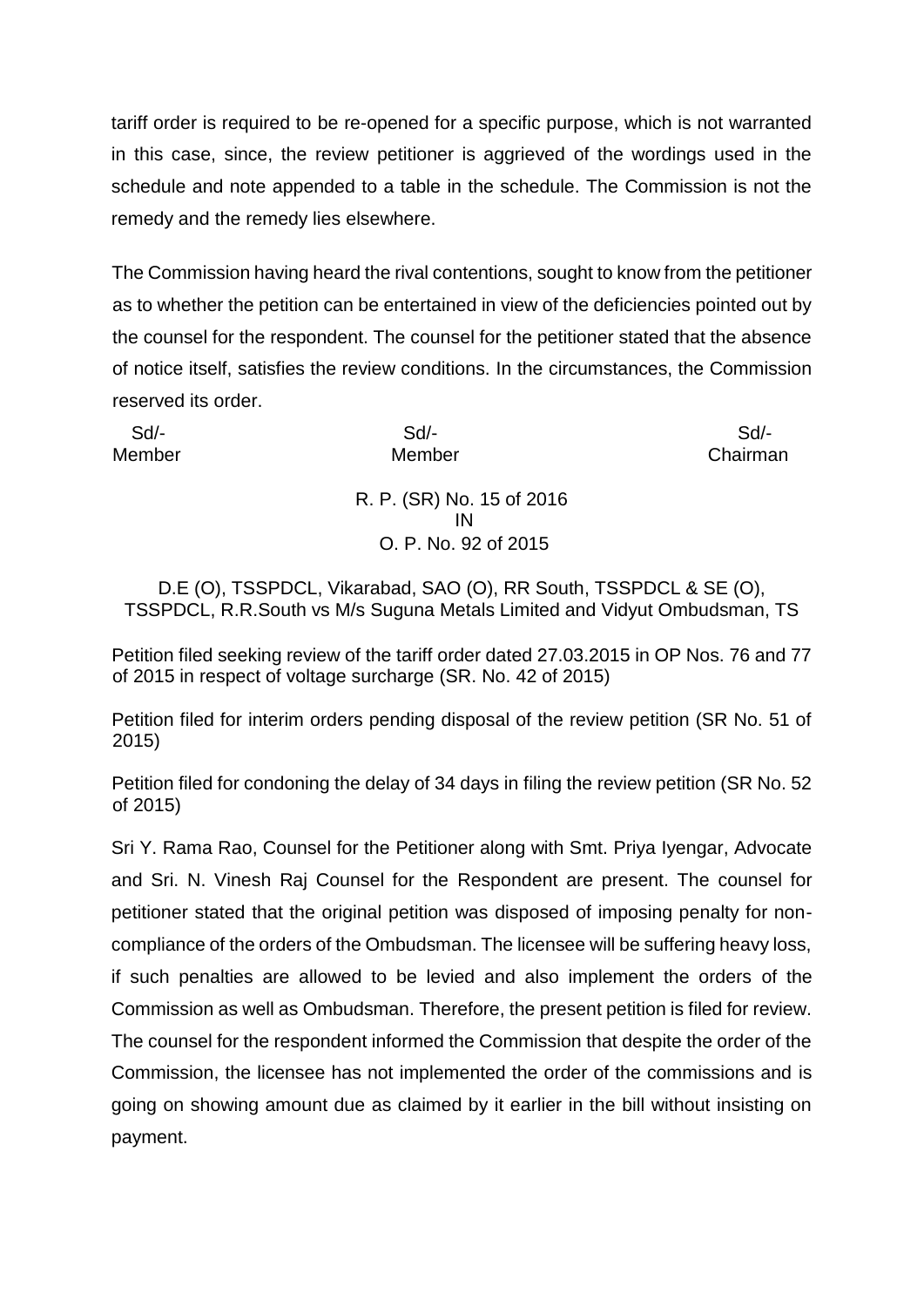The Commission enquired from the counsel for the petitioners and the officers of licensee as to why the order of the Ombudsman is not implemented apart from directions of the commission itself in the matter. The officers replied that they have implemented the order by not insisting on the payment of the amount disallowed by the Ombudsman, but are continuing to show the amount in the bill as an arrear of due. The Commission directed immediate implementation of the order of the Ombudsman and reserved the order.

| Sd/-   | $Sd$ -               | Sd       |
|--------|----------------------|----------|
| Member | Member               | Chairman |
|        | O. P. No. 89 of 2015 |          |

### M/s Bhagyanagar India Limited vs Govt. of Telangana, TSSPDCL, TSTRANSCO and Officers

Petition filed questioning the action of the licensees in demanding payment of wheeling charges contrary to the tariff order dated 09.05.2014 of erstwhile APERC. Sri Challa Gunaranjan, Counsel for the petitioner and Sri. Y. Rama Rao, Counsel for the respondents along with Smt. Priya Iyengar, Advocate are present. The Counsel for the petitioner stated that the licensee has to refund the wheeling charges levied on the petitioner in terms of order dated 09.05.2014 of the erstwhile APERC. It was stated on the earlier occasion that they would place the actual benefit given to the petitioner, but no details are forthcoming from the licensee. The counsel for the respondent stated that the licensee has already taken steps and refunded the amounts due to the petitioner as per the tariff order.

The Commission reminded the counsel for the respondent that the licensee is required to place before the Commission the complete details with a copy to the petitioner by this date of hearing. The counsel for the petitioner would have verified the same from the petitioner and reported the status on this day. Since, the information as required by the commission is not placed today, the matter is adjourned with a specific direction that the licensee shall give details of the amounts paid to the petitioner through its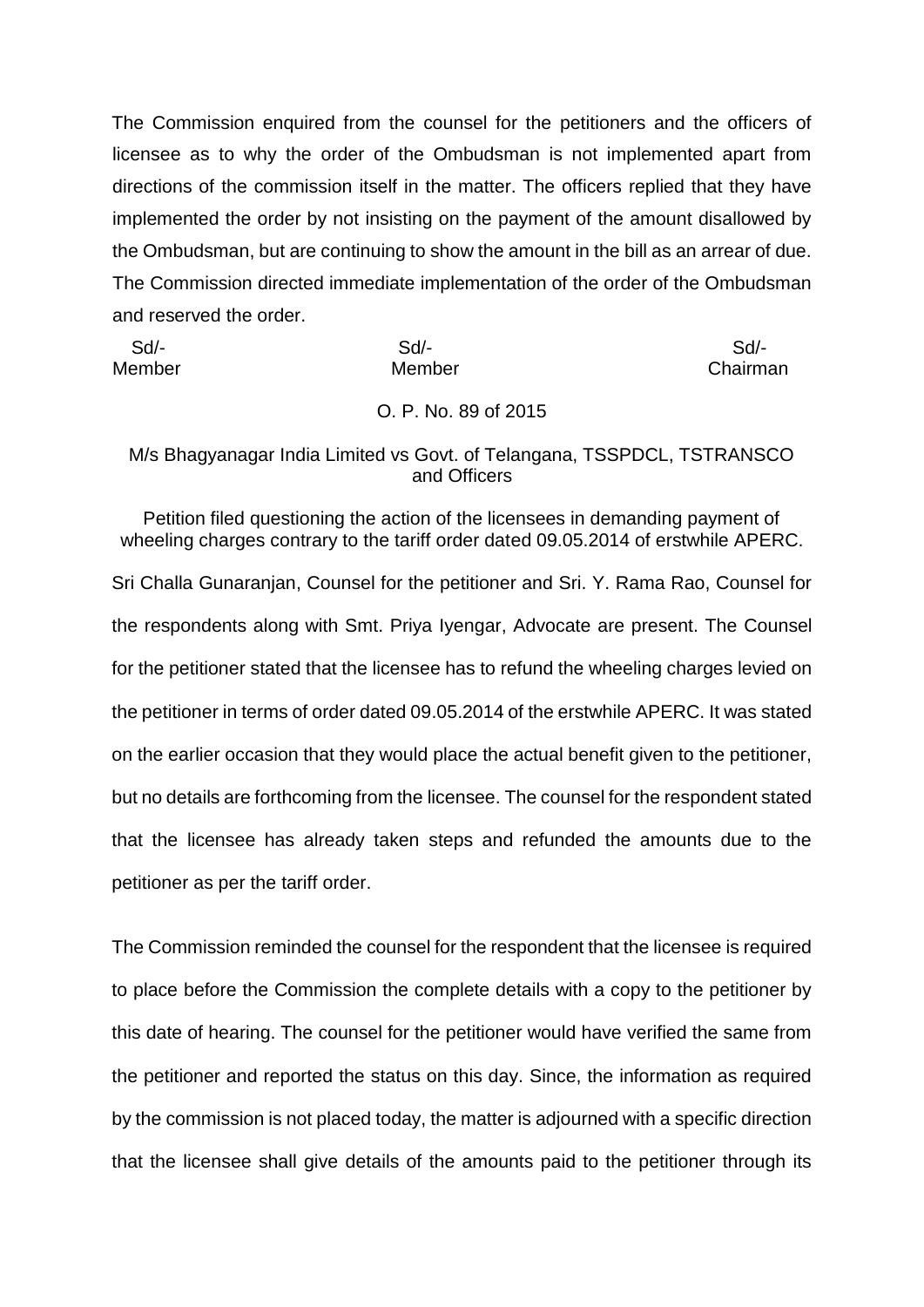counsel by 15.07.2016 and the counsel for the petitioner has to report about the refunds made and any amounts remaining due from the licensee. Adjourned at the request of counsel for the respondent, who shall ensure the compliance of the same.

Call on 05.08.2016 At 11.00 AM Sd/- Sd/- Sd/- Member Member Chairman

#### O. P. No. 2 of 2016

M/s Ultra Tech Cement Limited vs CMD, TSSPDCL and TSSPDCL Officers

Petition filed questioning the action of the licensees in demanding payment of wheeling charges contrary to the tariff order dated 09.05.2014 of erstwhile APERC. Sri. Challa Gunaranjan counsel for the petitioner and Sri. Y. Rama Rao, Counsel for the respondents along with Smt. Priya Iyengar, Advocate are present. The counsel for petitioner stated that the counsel for the respondent took time to report on the status of the case pending before the Hon'ble High Court. The Counsel for the respondent stated that on the earlier occasion he had sought time stating that the licensee had filed writ appeal against the order of the single judge and the same is yet to be numbered, which status is required to be ascertained. He also stated that the licensee had originally filed the writ petition and suffered an order against which the writ appeal is filed.

On the instructions from the licensee, the counsel for the respondent stated that the writ appeal stated to have been filed earlier, has been numbered, but yet it is not listed for hearing. Therefore, the licensee requires another three months to finally know its status with regard to implementation of the order of the CGRF. The Commission may adjourn the hearing to a long date.